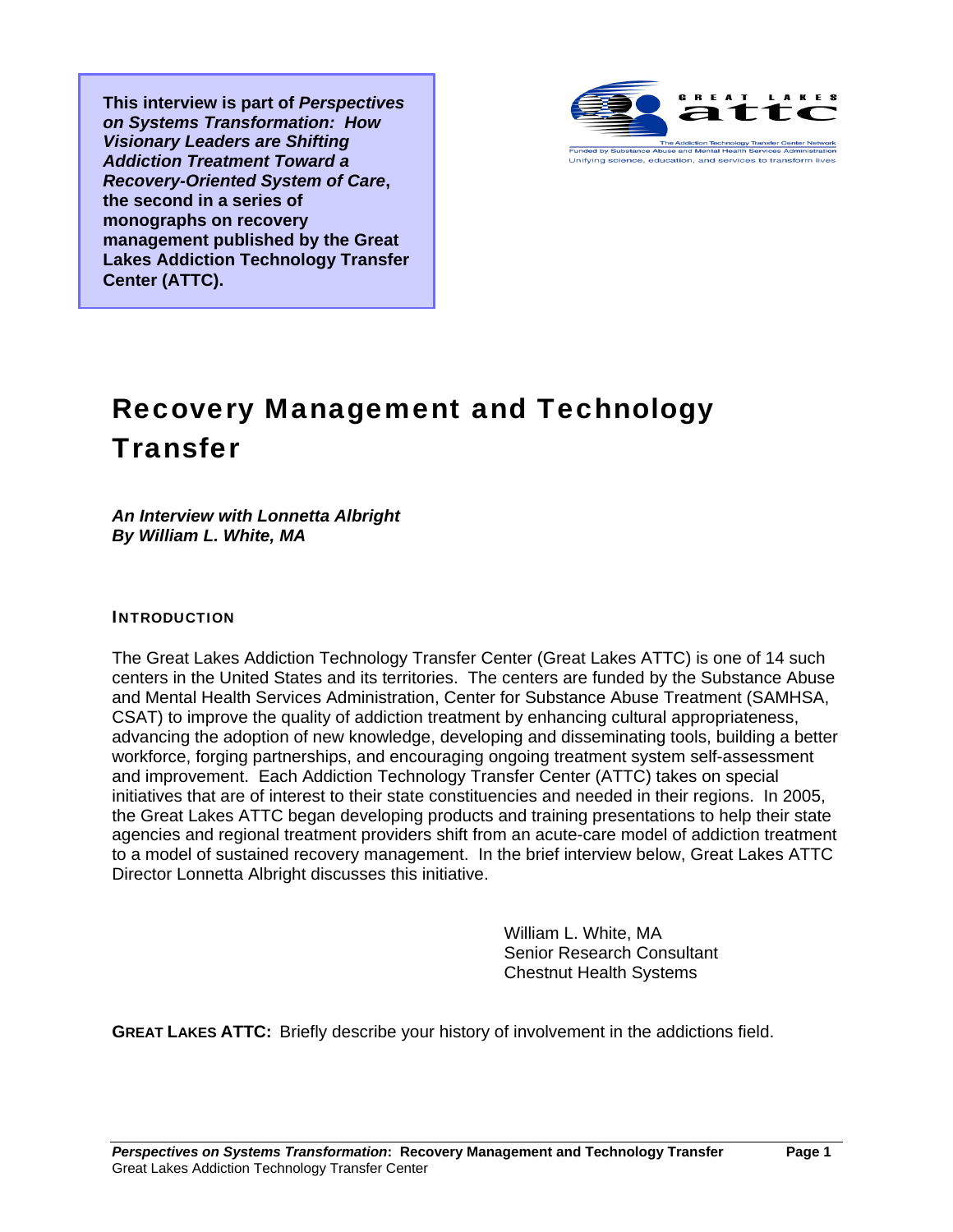**LONNETTA ALBRIGHT:** Early in my career I ran a Group Home for adolescent girls. On a number of occasions we would observe what I didn't know at the time were co-occurring disorders. These young women experimented, mostly with drugs, and at least half of them were receiving counseling and/or psychiatric help. Without any background in treatment, we started what were called "Rap Groups," and we reached out to the social service community. We were fortunate to have an organization called South Suburban Council on Alcoholism, which served this population. Their staff would conduct in-services for our team, as well as work with our girls. That early collaboration marks my first involvement in the field of addiction treatment. Following this initial involvement and understanding of the affects of substance use, it became clear that we all (staff, volunteers, and clients) needed to better understand how alcohol and drug use could prevent any progress and/or healing, and why at times it seemed we were spinning our wheels. And now, as I think about it, stigma, denial, shame, and a lack of understanding also perpetuated the problems that our communities faced. The schools, churches, and families all believed that alcohol and drug use were matters of morality and poor judgment. And to be honest, my basic beliefs were in line with that belief, associating stigma and discrimination with people whose problems I didn't understand. The science and the facts about addiction were all but non-existent.

Then (thankfully) during the next decade, my understanding of and education about addiction was developed by professionals in the treatment field who believed that people deserved help with their battle against drugs. As my career continued in the late 80's and early 90's, I became familiar with the TASC agency in Illinois, which exposed me to the criminal justice system and addiction and the nexus between the two. My education, training, and hands on experience led me to study and take a deeper look at addiction. I was trained in the neurobiological aspects of addiction and in other recent breakthroughs in knowledge that have revealed the tremendous gap between what was being learned in the research arena and what was actually happening on the front lines of addiction treatment. Interest in closing that gap brought me to my current position as Director of this region's ATTC. As a former educator, I thoroughly embrace the importance of clinician education in elevating the quality and effectiveness of addiction treatment. I was interested in how research could inform us about what works—not just on paper, but in the actual processes of assessment, engagement and retention, treatment planning, and long-term recovery support.

I've spent the past nine years helping systems and the workforce integrate what we're learning from the research and apply it affectively in practice, and this has been no small or easy task. We've learned there are cultural differences and myriad other factors that have to be addressed to effect change. I personally believe that change is good, particularly when it takes the best of what we already have and integrates new knowledge and technologies. These are very exciting and encouraging times for people and communities that have suffered so much. To the extent that this suffering has been exacerbated by the lack of understanding, I feel like we're making an important contribution as a source of healing for individuals, families, and communities.

On a personal level, addiction (primarily to alcohol) has also touched my immediate family. I've lost an aunt, uncle, and cousin to alcoholism and the medical complications brought on by this disease (e.g., hepatitis, kidney and liver failure, and stroke). None of my affected family members ever sought treatment or even acknowledged that they had a problem. They alienated themselves from the family, although the family was always there for them. My dad was what we called a functional alcoholic. When the floor bottomed out for him (a long, and touching story), he decided that the drinking was not worth what he stood to lose. Seeing both addiction and recovery close-up intensified my commitment to this field.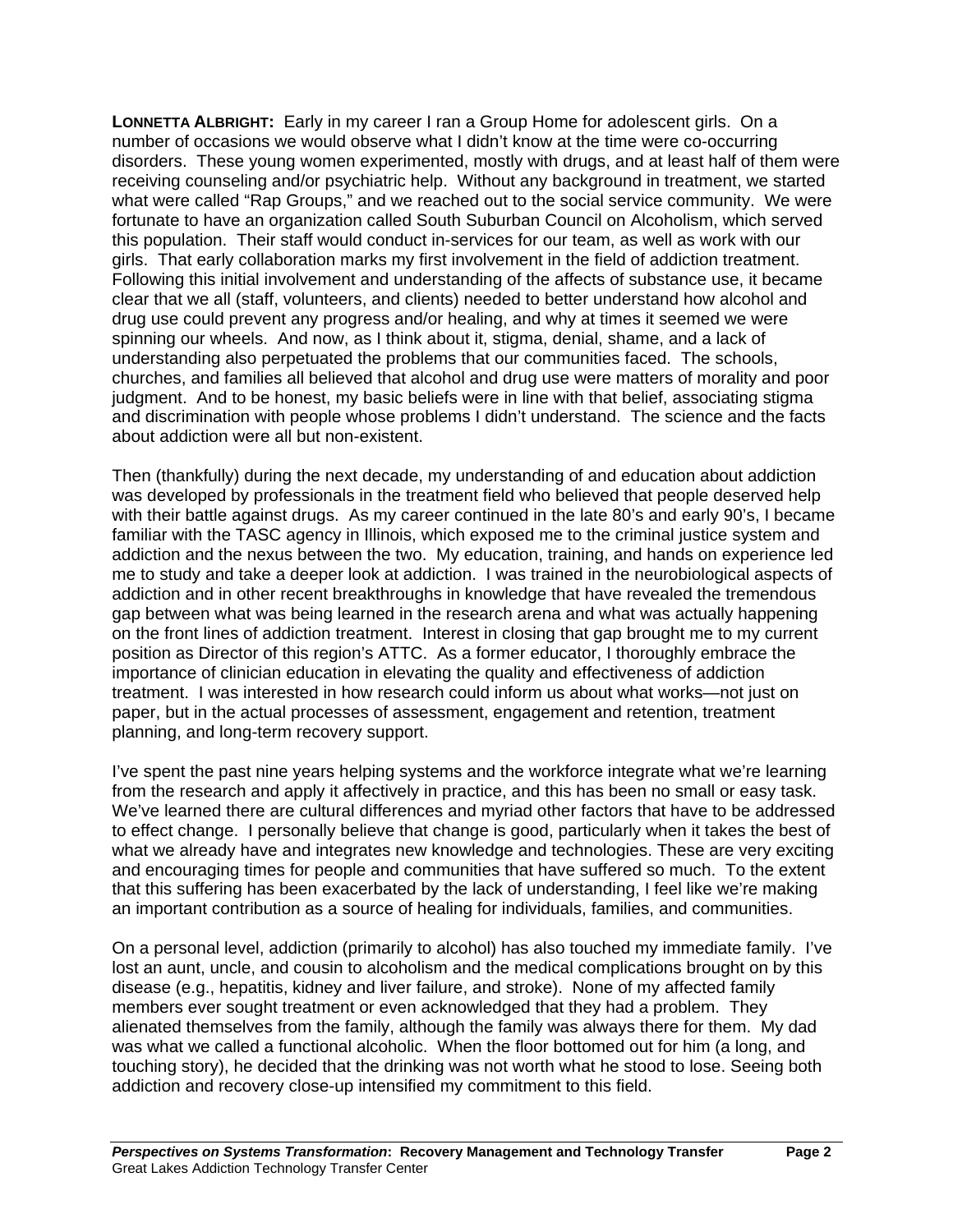**GREAT LAKES ATTC:** Provide a brief overview of GLATTC's mission and activities.

**LONNETTA ALBRIGHT:** The ATTC Network's stated mission is: *Unifying Science, Education and Services to Transform Lives*. At our Center's 2006 annual strategic planning and team-building session, we defined our regional mission as one of *Building Bridges That Foster the Advancement of Treatment and Recovery*. We use training, technical assistance, systems change, and technology transfer based on the latest science and evidenced-based and promising practices to: improve the knowledge and practices of substance use disorder (SUD) providers; build culturally competent recovery-oriented systems of care; and develop the SUD workforce in our region. I believe that the success of our regional effort is in large part due to the partnerships, collaboration, inclusiveness, and diversity of our key stakeholders, experts, and constituents. Our activities are driven by significant input from the communities we serve and based on the results of our various needs assessments. Beyond the region, all of our work is disseminated nationally via the ATTC Network.

**GREAT LAKES ATTC:** How did you first decide to involve the Great Lakes ATTC in the promotion of recovery management?

**LONNETTA ALBRIGHT:** Well, I've always believed in a comprehensive and holistic approach to care that encompasses medical, psychological, social, cultural, and spiritual dimensions of recovery. My decision to provide full support to the promotion of recovery management is both personal and professional. Several of our colleagues and staff are recovering practitioners. Many of them were embarking upon efforts to serve the people and communities that we work with more effectively. We all agreed that there is so much more to people in trouble—any type of trouble—and that dealing with only one part of the person (e.g., treatment needs) does not at all respect or acknowledge the fact that all people are more than their problems. More important, I personally believe that people can and do get better. I'm an eternal optimist, and I believe that people can change. And if supported effectively, we all have the power within us to continually develop, improve, and heal.

Our colleagues who were engaged in the CSAT-funded RCSP program around the country pulled us in a couple of years ago. They believed that the ATTC could assist them in developing various models, and in the development of what I frequently refer to as the recovery community workforce. And then, while GLATTC was involved in this work with the RCSPs, I began reading Bill White's writings and talking with him about Recovery Management (RM). I became a student of RM, and I can't tell you how much excitement this has generated within our team and across our region. As an ATTC, we also look at the science that supports the practices that we promote. The work Dr. Tom McClellan and his colleagues have done in documenting the parallels between addiction and other chronic diseases was also very influential in our decision to take on this initiative. On a personal note, I have first-hand experience observing my dad's eventual healing using these RM principles (another long story with a happy ending)

**GREAT LAKES ATTC:** What activities have you pursued to-date in the recovery management arena?

**LONNETTA ALBRIGHT:** To begin our initiative, we first worked to raise awareness about the recovery management model throughout the treatment and recovery field. This first step led us to develop papers and newsletters that were widely disseminated. We wanted to get the word out, to introduce people in our region to the key RM principles, service roles, challenges, and language. Our *GLATTC Bulletin* newsletter was the first publication on RM that was widely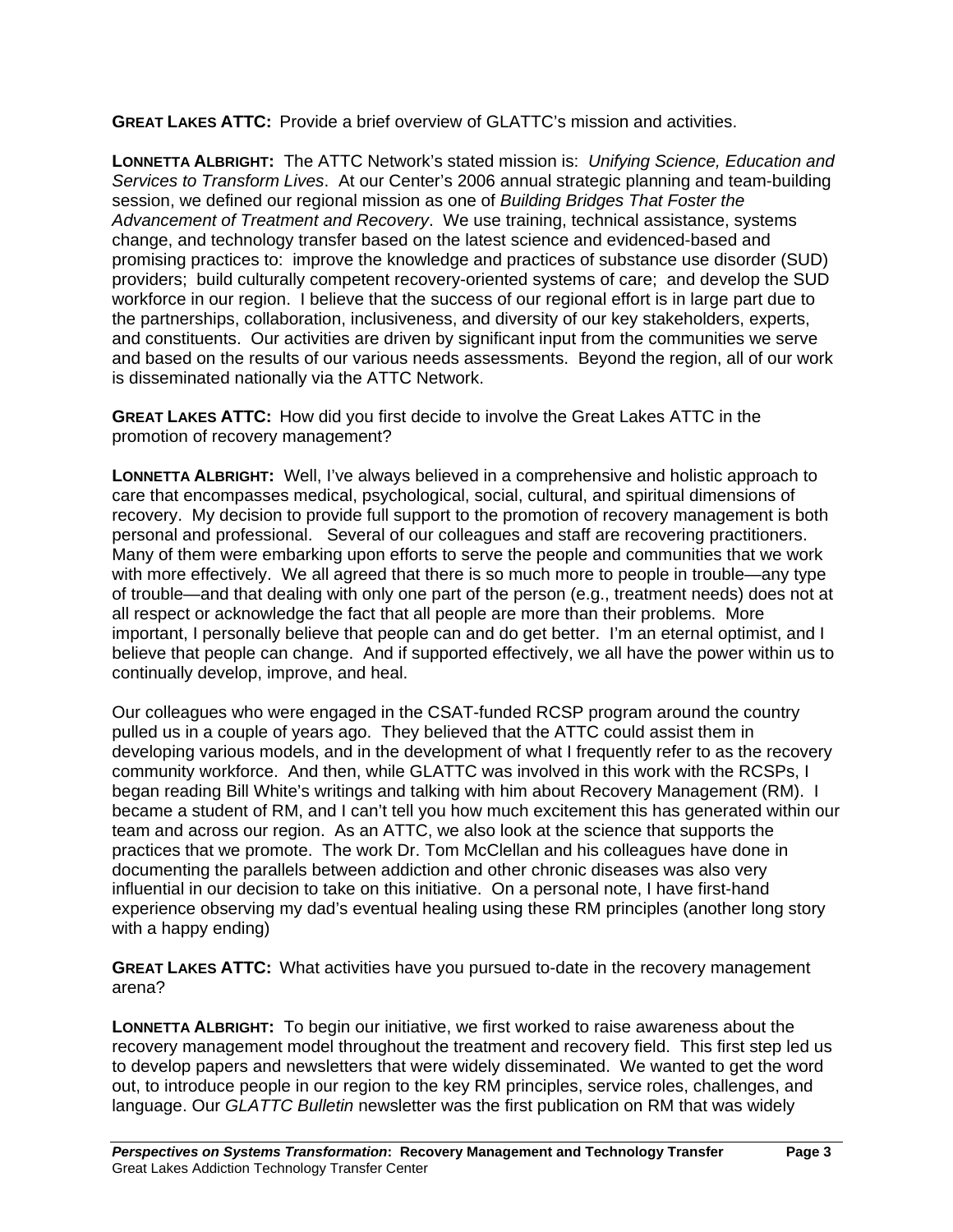distributed across our region and throughout the National ATTC Network. The ATTC National Office has posted this body of work on the home page of the network's national web site. Other ATTCs have produced reprints and disseminated our work in other parts of the country.

The response to the first newsletter was so positive that we followed it with a monograph on RM that included essays by Bill White, Dr. Ernie Kurtz, and our own Mark Sanders. This was the beginning of what we see as an ongoing Recovery Management Monograph Series. We've supplemented these written materials with more than 20 professional presentations, including conference keynote addresses, workshops, and panel presentations.

To-date, we have five significant RM collaborations underway. In Ohio, we're working with the Single State Agency to help them develop a Recovery Management approach for their offender re-entry program. In Michigan, we're working with their Office of Drug Control Policy on a statewide Workforce Development Initiative, and as part of this initiative we're training clinical supervisors in using RM principles and approaches. In Illinois, we've received a request to assist a Hispanic-Latino treatment provider to shift their service orientation toward an RM model. In Indiana, we're just beginning a system-transformation process focused on recovery management. Finally, we're collaborating with two other ATTC regions on projects working with policy makers interested in shifting their state treatment systems to a recovery management model.

I am most proud of our RM Symposium for Policy Makers from the Midwest states this past March. Fourteen states attended, Dr. Clark was our keynote presenter, and our panel of presenters was phenomenal. Not only did our regional single state agencies support and attend the day-long session, but leaders from around the Midwest—including 4 ATTCs and our national ATTC office—were on hand as well. Since that event the past few months have been full of requests from participants who are now pursuing system-change efforts to transform their treatment systems to Recovery Oriented Systems of Care.

**GREAT LAKES ATTC:** What has been the response from the states and from front-line service workers to this initiative?

**LONNETTA ALBRIGHT:** To be honest, I've been pleasantly surprised. I'd anticipated some resistance, particularly given the field's track record with change. But it's as if our states and front-line workers had been waiting for this. When we launched our work, the response was overwhelming. We are now challenged to figure out how to keep up with the demand for information, workshops, and more information and workshops. Each of the states in our region decided to include Recovery Management as a major part of its annual conference. Then there are academic institutions that have purchased hundreds of copies of the RM Monograph to use in their Addictions Studies coursework. And our partners and other members from the Recovery Community have embraced this body of work and tell us how pleased they are that we're looking at a long-term or sustained recovery approach that involves the community.

**GREAT LAKES ATTC:** To what do you attribute such a positive response?

**LONNETTA ALBRIGHT:** I think the model makes sense, not to mention that the data and science support it. When I first began in the human services field, working with children and families in the child welfare system, these same principles worked. What I mean is that we worked, not only with the client, but also with the family, school, faith community, friends, employers, and anyone else the client believed were important. As a former certified Reality Therapist—a model that also believes in a person's own power, strengths and assets to deal with and